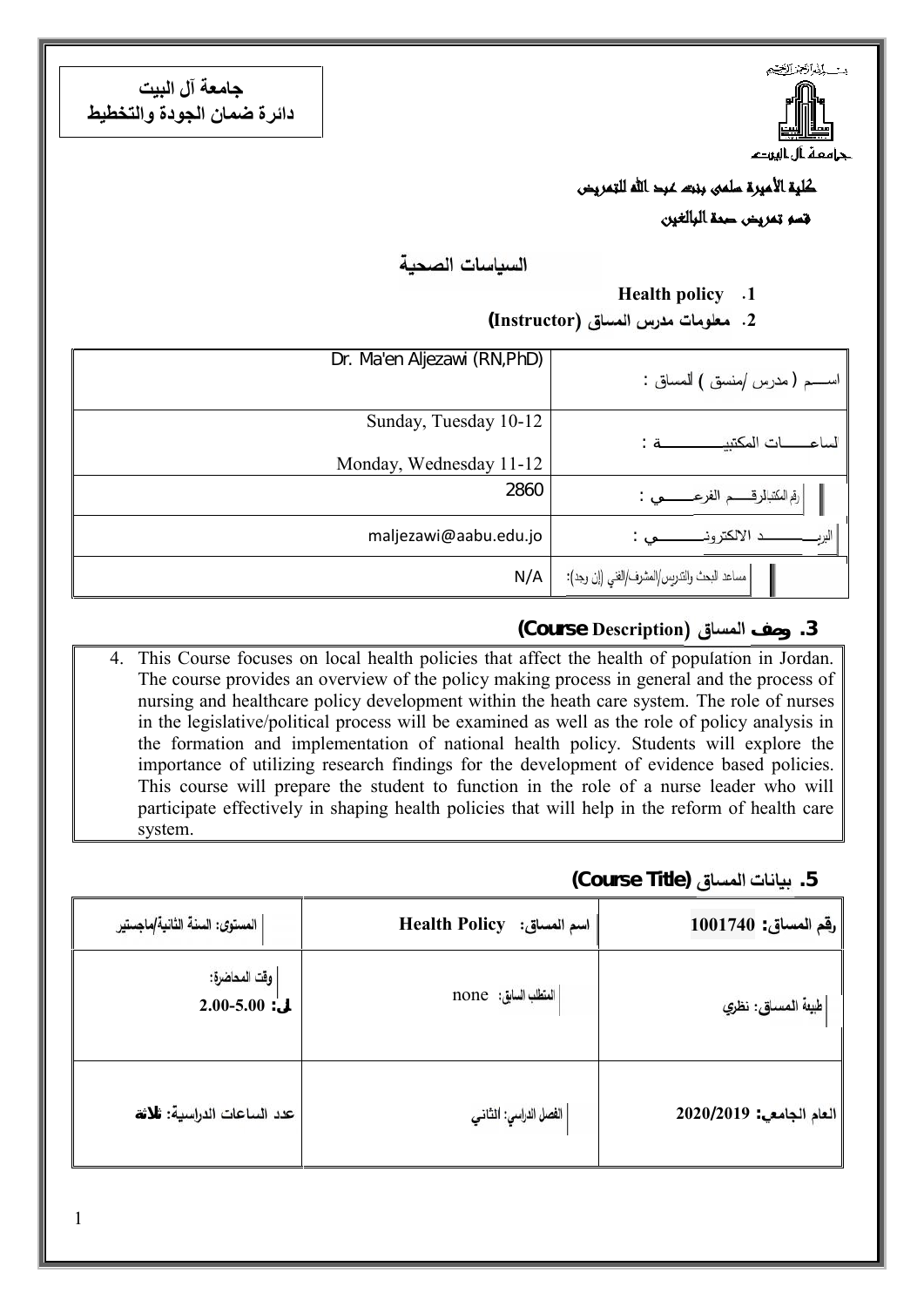**(Course Objectivesِ) .6**

| Gain a basic understanding of the concept of policy and policy development process.                                                         |  |
|---------------------------------------------------------------------------------------------------------------------------------------------|--|
| Identify the role of nurses in shaping health care polices in Jordan                                                                        |  |
| Demonstrate awareness of contemporary health policies issues in Jordan with the<br>consideration for the economic impact of implementation. |  |
| Explore the ways and means of effective engagement in the public policymaking process.                                                      |  |
| Examine and evaluate the role of research findings in the development of evidence based<br>policies.                                        |  |
| Develop the perspective and skills required to critically develop, analyze, and evaluate of<br>health policies                              |  |
| Analyze major health policies and their impacts on individuals, families and communities in<br>Jordan.                                      |  |
| Articulate the role of Jordanian nurses in legislative political process.                                                                   |  |

**(Intended Student Learning Outcomes) .7 (المعرفة والمھارات والكفایات)**

یفترض بالطالب بعد دراستھ لھذا المساق أن یكون قادرا على:

1- Have developed a critical awareness of the main issues and challenges facing

contemporary health policy at the local, national and international level.

2- Show a critical appreciation of the social, political and economic factors influencing individual and population health, healthcare and health policy.

3- Demonstrate an analytical understanding of the health policy process, its instruments and the main factors and stakeholders involved in and affected by it.

4- Demonstrate a critical understanding of international approaches to organising and financing healthcare, and measuring the performance of healthcare systems.

5- Be familiar with the main sources of information on health policy-related issues

6- Identify and critically apply appropriate knowledge, theories and concepts to the analysis of issues, debates and initiatives within contemporary health policy.

7- Apply a systematic and analytical understanding of the health policy process to explain contemporary policy issues and developments.

8- Develop and enhance transferable skills in health policy analysis and present the results effectively and persuasively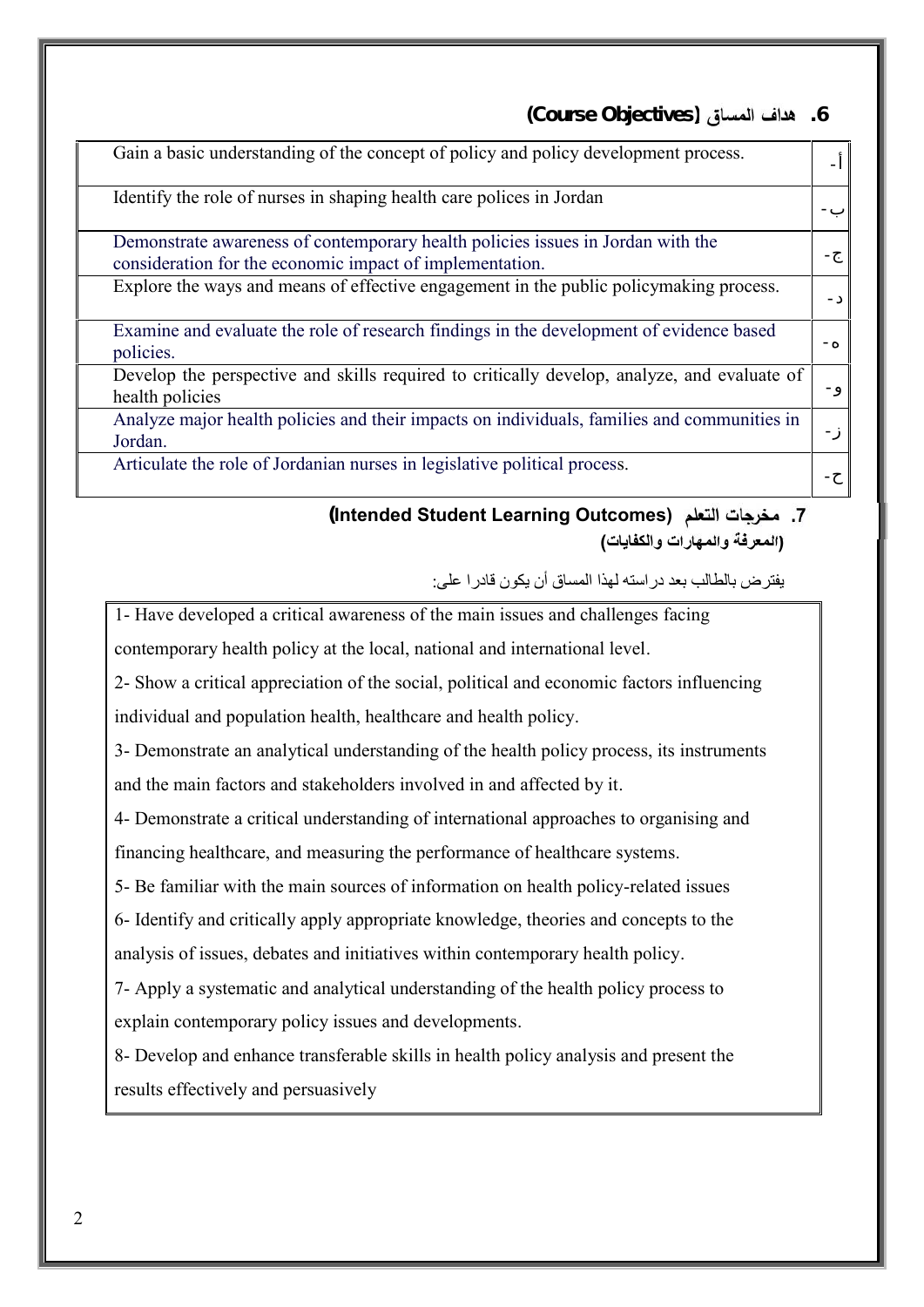الأسبوع الموضــوع **Introduction to course requirements and materials** الأول الثاني **Introduction to policy and politics** الثالث **Power and the policy process The state and the private sector in health policy** الرابع **Agenda setting** الخامس الأمتحان الأول **Government and the policy process** السادس **Interest groups and the policy process** السابع **Group presentations on key policy issues for Nursing** الثامن **Group presentations on key policy issues for Nursing** التاسع الأمتحان الثاني **Policy implementation** العاشر **Globalizing the policy process** عشر الحادي **Research, evaluation and policy** عشر الثاني **Doing policy analysis** عشر الثالث **.9** فترة الأمتحانات النھائیة الامتحان النھائي

**(Course Content) .8**

**(Teaching and learning Strategies and Evaluation Methods)**

| نوع التقويم/القياس<br>(امتحان/عروض صفية/مناقشة/واجبات) | أنشطة التعلم             | استراتيجيات<br>التدريس | مغرجات التعلم<br>ت | ت |
|--------------------------------------------------------|--------------------------|------------------------|--------------------|---|
| Exams/presentation evaluation                          | Role playing             | Lectures               | Have               |   |
|                                                        | Assignments              |                        | developed a        |   |
|                                                        | Discussion               |                        | critical           |   |
|                                                        | and group<br>activities. |                        | awareness of       |   |
|                                                        |                          |                        | the main issues    |   |
|                                                        |                          |                        | and challenges     |   |
|                                                        |                          |                        | facing             |   |
|                                                        |                          |                        |                    |   |

3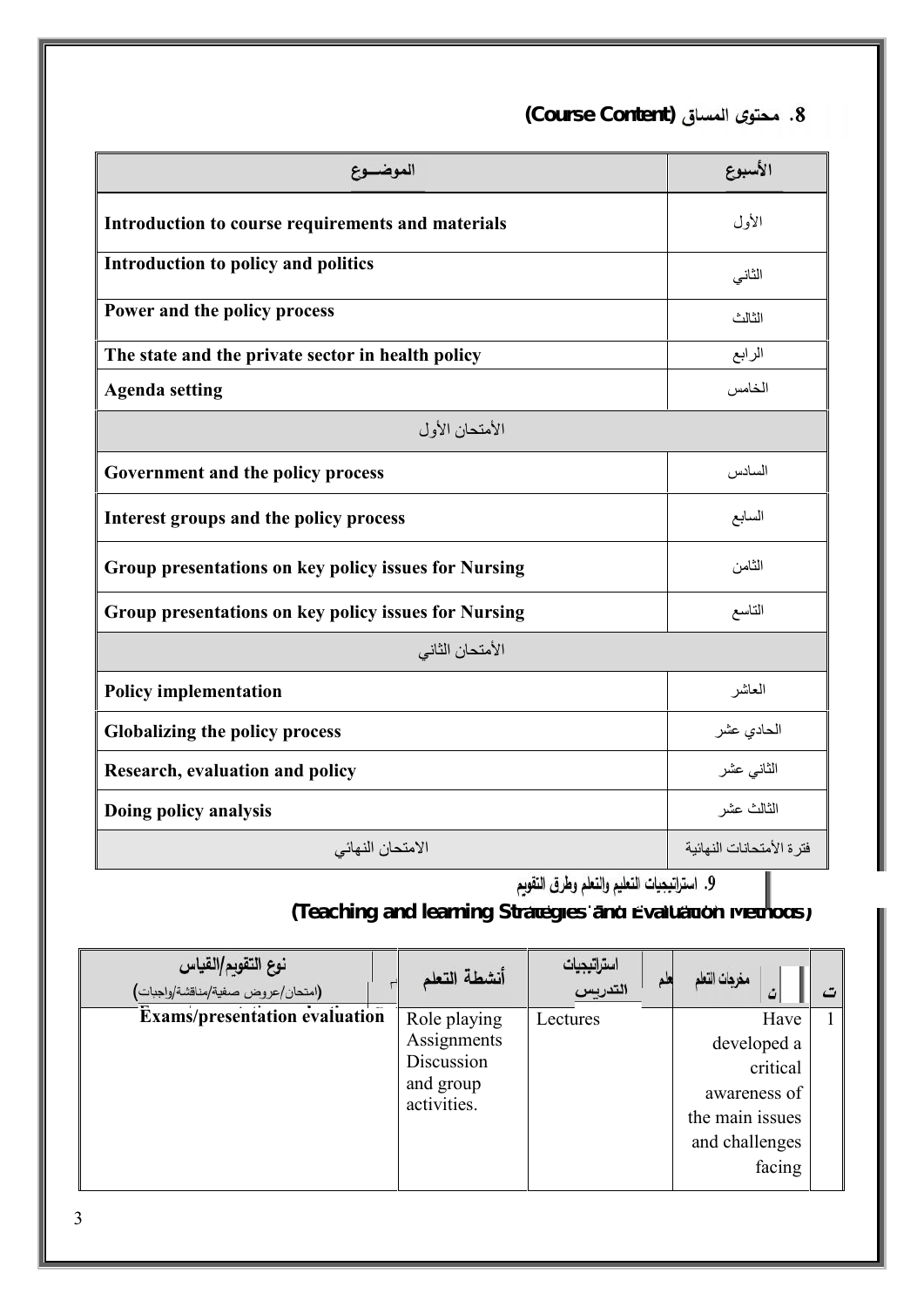| <b>Exams/presentation evaluation</b> | Role playing<br>Assignments<br>Discussion<br>and group<br>activities. | Lectures/seminar<br>presentation | contemporary<br>health policy at<br>the local,<br>national and<br>international<br>.level                      | $\overline{2}$ |
|--------------------------------------|-----------------------------------------------------------------------|----------------------------------|----------------------------------------------------------------------------------------------------------------|----------------|
| <b>Exams/presentation evaluation</b> | Role playing<br>Assignments<br>Discussion<br>and group<br>activities. | Lectures/seminar<br>presentation | 2- Show a<br>critical<br>appreciation of<br>the social,<br>political and<br>economic<br>factors<br>influencing | $\overline{3}$ |
| <b>Exams/presentation evaluation</b> | Role playing<br>Assignments<br>Discussion<br>and group<br>activities. | Lecturing                        | individual and<br>population<br>health,<br>healthcare and<br>health policy.                                    | $\overline{4}$ |

# **(Assessment) .10**

| توزيع الدرجات لكل أسلوب | توقيت التقييم<br>التقييم | الأساليب المستخدمة                    |
|-------------------------|--------------------------|---------------------------------------|
| $5\%$                   | During semester          | <b>Key policy issues</b>              |
| 10%                     | During semester          | <b>Students preseantations</b>        |
| 20%                     | Mid-semester             | Midterm exam                          |
| 10%                     | During semester          | In class participation and discussion |
| 15%                     | During semester          | <b>Health policy Analysis Paper:</b>  |
| 40%                     | End of semester          | <b>Final exam</b>                     |
| 100%                    |                          | <b>Total</b>                          |

### **(Text Book) .11**

| Making Health Policy. Glassgow: UK by | المرجع الرئيس |
|---------------------------------------|---------------|
| Buse, K., Mays, N. and Walt, G        | المؤلف        |
| Bell & Bain Ltd.                      | الناشر        |
| 2005                                  | السنة         |
| First                                 | الطبعة        |